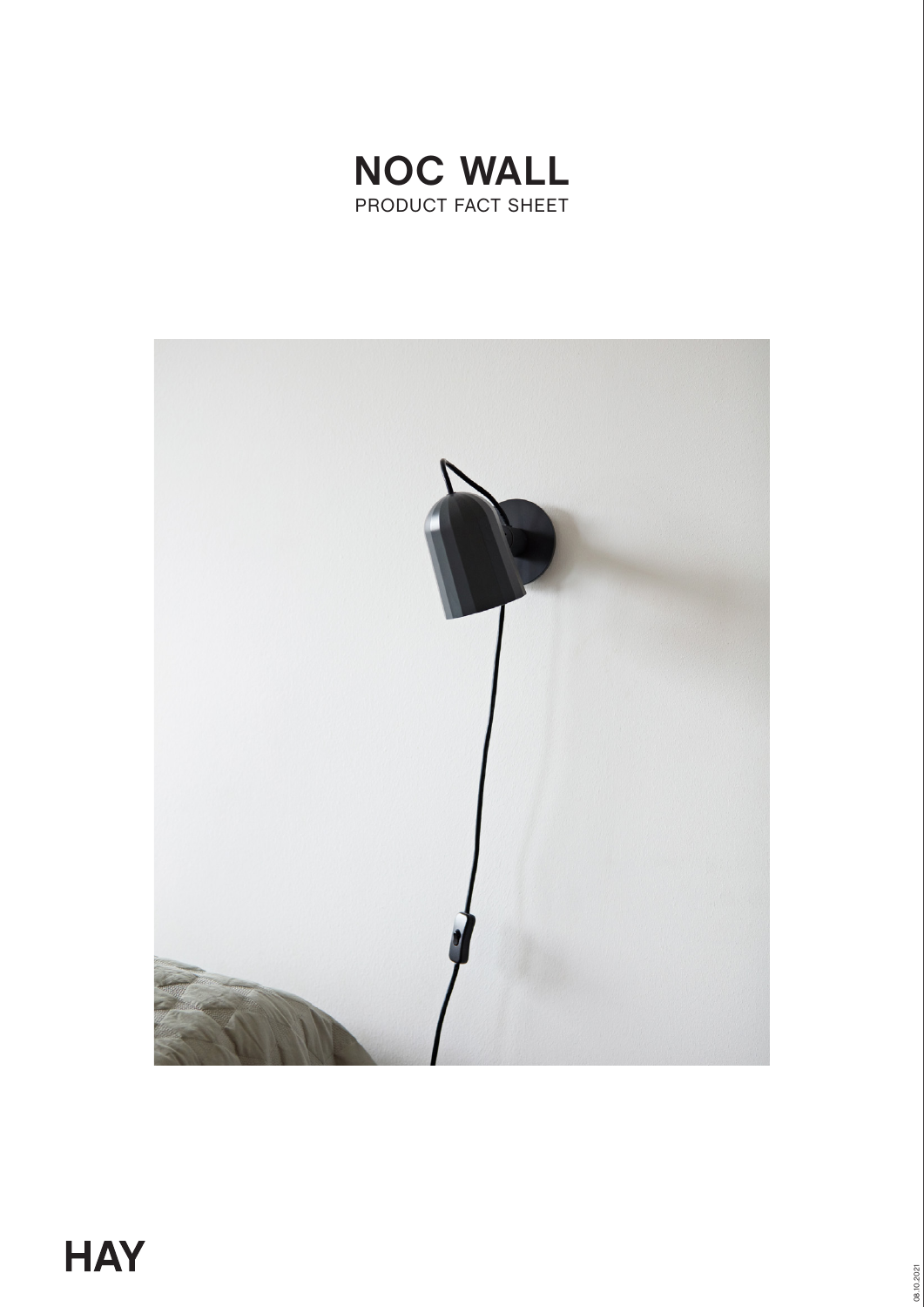# **NOC WALL**

### DESIGN BY DESIGN BY SMITHMATTHIAS, 2016

Noc Wall is an adaptable die-cast aluminium wall light with a faceted shade and a smooth powder coat finish. The rotating mechanism provides two points of adjustment and the main light is fixed into the wall-mounted bracket allowing the cable to hang freely from the light to be plugged into a wall socket. Noc Wall is a versatile light for everyday use in both domestic and commercial settings. It is supplied with a bulb and a two-metre cable with inline switch. Noc Wall is available in dark grey and off white.

#### **HIGHLIGHTS**

- · Part of a progressive and technologically advanced lighting collection.
- A flexible, engineered clip light with character.
- ⋅ CE approved.
- · Supplied with a replaceable standard E14 LED bulb with an estimated life span of 25.000 hours of use.
- ◊ Available in two variants; with touch sensitive button and integrated cable or with external cable and inline switch.
- ◊ Suitable for both private and office environments.
- ◊ Qualified for contract use.
- **· For indoor use only.**

### **DIMENSIONS**



NOC WALL WIDTH 11 CM | 4.3" DEPTH 22 CM | 8.7" HEIGHT 14 CM | 5.5"

### **MATERIALS**

LAMP STEM AND BASE  $\vert$  LAMP SHADE  $\vert$  CORD Machined aluminium. Die cast aluminium. Silicone cable.

### **COLOUR & FINISH**

Please note that the colour codes are indicative.





PANTONE 1C



NOC WALL BUTTON WIDTH 11,8 CM | 4.6" DEPTH 22 CM | 8.7" HEIGHT 14 CM | 5.5"